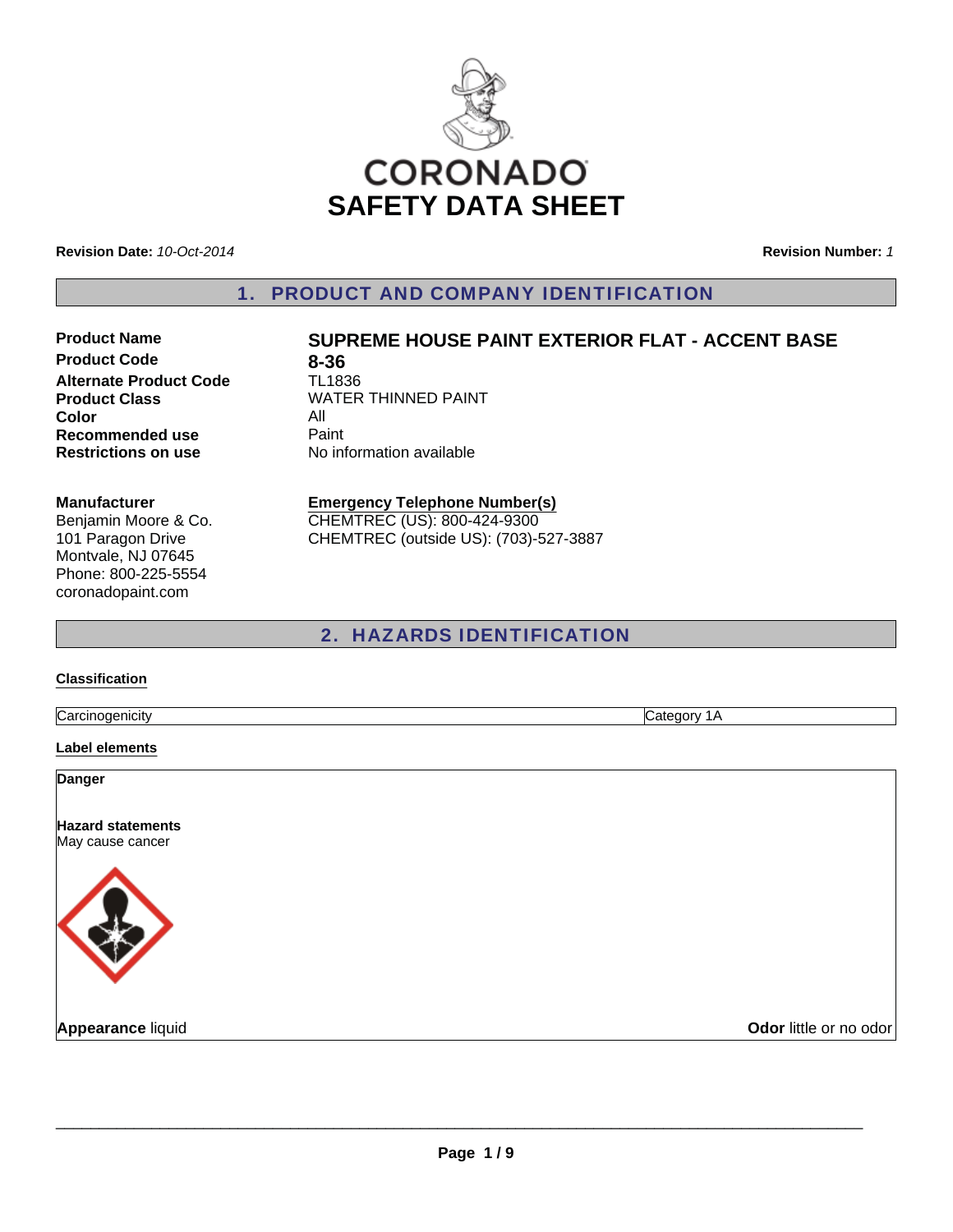#### **Precautionary Statements - Prevention**

Obtain special instructions before use Do not handle until all safety precautions have been read and understood Use personal protective equipment as required

#### **Precautionary Statements - Response**

If exposed or concerned get medical attention

### **Precautionary Statements - Storage**

Store locked up

#### **Precautionary Statements - Disposal**

Dispose of contents/container to an approved waste disposal plant

#### **Hazards not otherwise classified (HNOC)**

Not Applicable

#### **Other information**

No information available

### 3. COMPOSITION INFORMATION ON COMPONENTS

 $\Box$ 

| <b>Chemical Name</b>                                         | <b>CAS-No</b> | Weight % (max) |
|--------------------------------------------------------------|---------------|----------------|
| Nepheline syenite                                            | 37244-96-5    | 30             |
| Distillates (petroleum), solvent-dewaxed heavy<br>paraffinic | 64742-65-0    |                |
| Sodium C14-C16 olefin sulfonate                              | 68439-57-6    | 0.5            |
| Urea, N-(3,4-dichlorophenyl)-N,N-dimethyl-                   | 330-54-1      | 0.5            |

### 4. FIRST AID MEASURES

| <b>Notes To Physician</b>              | Treat symptomatically                                                                              |
|----------------------------------------|----------------------------------------------------------------------------------------------------|
| <b>Most Important Symptoms/Effects</b> | No information available.                                                                          |
| Ingestion                              | Clean mouth with water and afterwards drink plenty of water. Consult a physician if<br>necessary.  |
| <b>Inhalation</b>                      | Move to fresh air. If symptoms persist, call a physician.                                          |
| <b>Skin Contact</b>                    | Wash off immediately with soap and plenty of water removing all contaminated<br>clothes and shoes. |
| <b>Eye Contact</b>                     | Rinse thoroughly with plenty of water for at least 15 minutes and consult a physician.             |
| <b>General Advice</b>                  | No hazards which require special first aid measures.                                               |

#### 5. FIRE-FIGHTING MEASURES

**Suitable Extinguishing Media** Media Use extinguishing measures that are appropriate to local circumstances and the surrounding environment.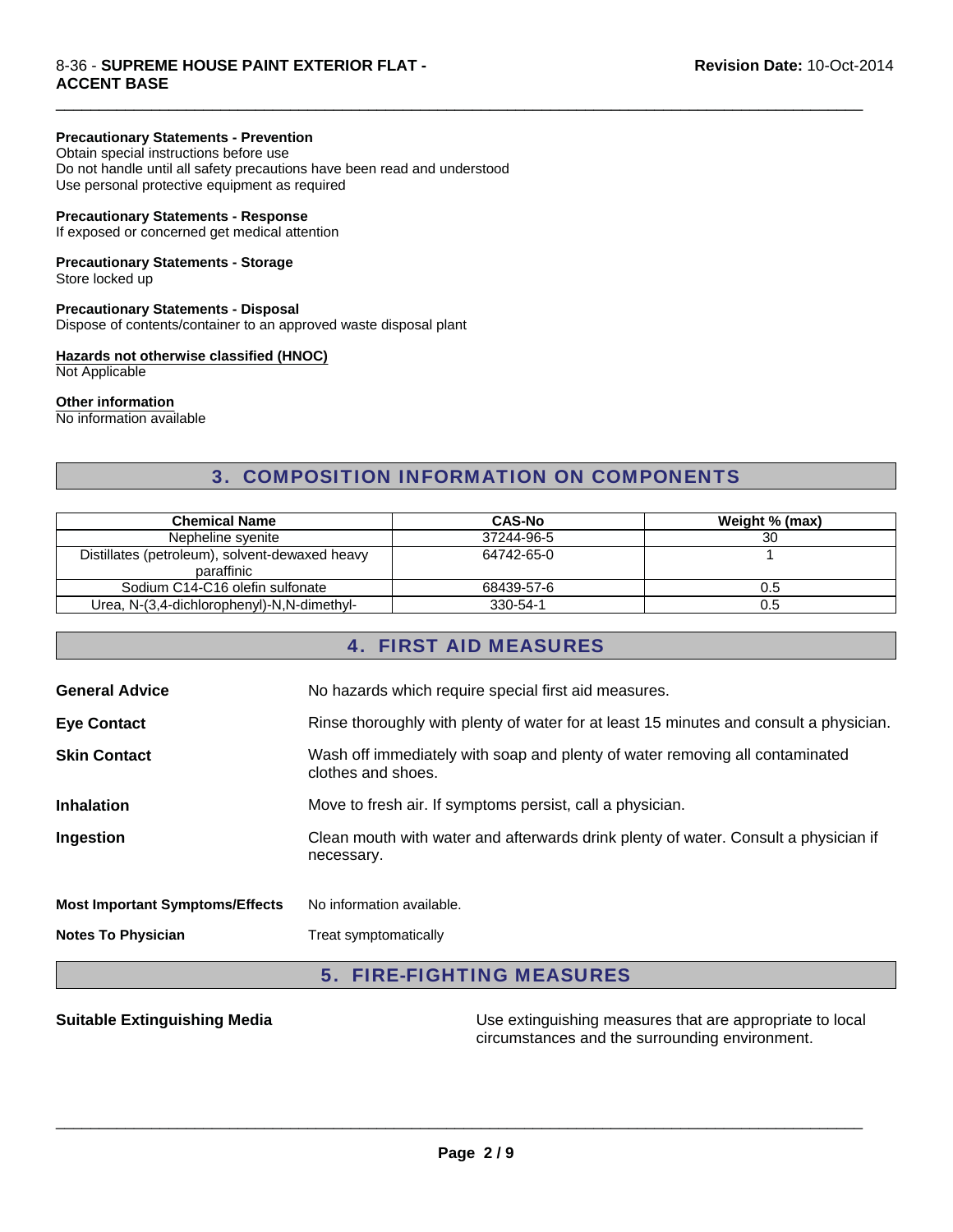| <b>Protective Equipment And Precautions For Firefighters</b>                                      | As in any fire, wear self-contained breathing apparatus<br>pressure-demand, MSHA/NIOSH (approved or equivalent)<br>and full protective gear. |
|---------------------------------------------------------------------------------------------------|----------------------------------------------------------------------------------------------------------------------------------------------|
| <b>Specific Hazards Arising From The Chemical</b>                                                 | Closed containers may rupture if exposed to fire or extreme<br>heat.                                                                         |
| <b>Sensitivity To Mechanical Impact</b>                                                           | No.                                                                                                                                          |
| <b>Sensitivity To Static Discharge</b>                                                            | No.                                                                                                                                          |
| <b>Flash Point Data</b><br>Flash Point (°F)<br>Flash Point (°C)<br><b>Flash Point Method</b>      | Not applicable<br>Not applicable<br>Not applicable                                                                                           |
| <b>Flammability Limits In Air</b><br><b>Lower Explosion Limit</b><br><b>Upper Explosion Limit</b> | Not applicable<br>Not applicable                                                                                                             |
| <b>NFPA</b><br>Health: 1<br>Flammability: 0                                                       | <b>Instability: 0</b><br>Special: -                                                                                                          |
| NEDA Logand                                                                                       |                                                                                                                                              |

 $\Box$ 

- **NFPA Legend** 0 - Not Hazardous
- 1 Slightly
- 2 Moderate
- 3 High
- 4 Severe

*The ratings assigned are only suggested ratings, the contractor/employer has ultimate responsibilities for NFPA ratings where this system is used.*

*Additional information regarding the NFPA rating system is available from the National Fire Protection Agency (NFPA) at www.nfpa.org.*

#### 6. ACCIDENTAL RELEASE MEASURES

| <b>Personal Precautions</b>    | Avoid contact with skin, eyes and clothing. Ensure adequate ventilation.                                                                                                      |  |
|--------------------------------|-------------------------------------------------------------------------------------------------------------------------------------------------------------------------------|--|
| <b>Other Information</b>       | Prevent further leakage or spillage if safe to do so.                                                                                                                         |  |
| <b>Methods For Clean-Up</b>    | Soak up with inert absorbent material. Sweep up and shovel into suitable containers<br>for disposal.                                                                          |  |
| <b>7. HANDLING AND STORAGE</b> |                                                                                                                                                                               |  |
|                                |                                                                                                                                                                               |  |
| Handling                       | Avoid contact with skin, eyes and clothing. Avoid breathing vapors, spray mists or<br>sanding dust. In case of insufficient ventilation, wear suitable respiratory equipment. |  |
| <b>Storage</b>                 | Keep container tightly closed. Keep out of the reach of children.                                                                                                             |  |

### 8. EXPOSURE CONTROLS / PERSONAL PROTECTION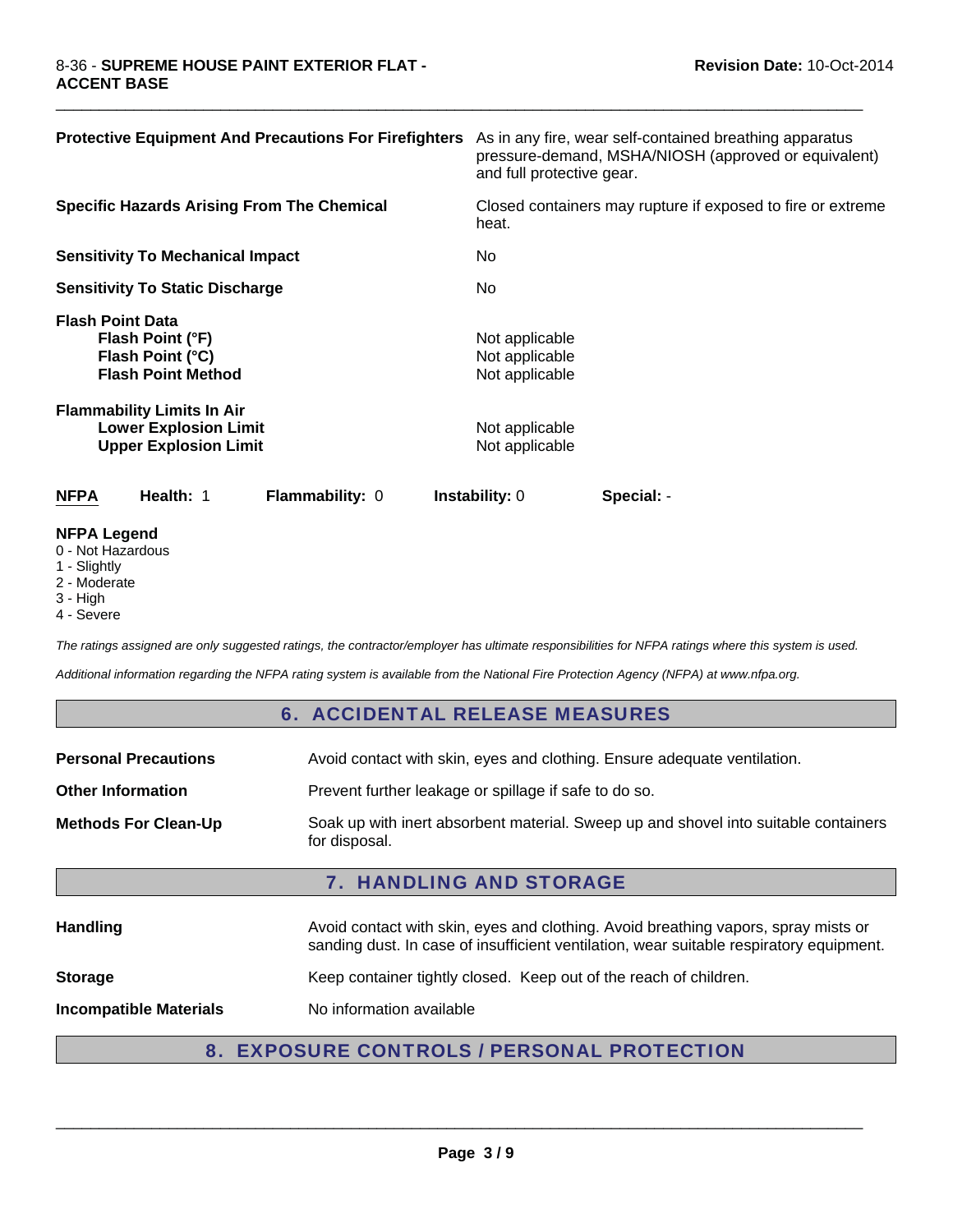## 8. EXPOSURE CONTROLS / PERSONAL PROTECTION

 $\Box$ 

#### **Exposure Limits**

| <b>Chemical Name</b>              | <b>ACGIH</b>               | <b>OSHA</b>                               |
|-----------------------------------|----------------------------|-------------------------------------------|
| Nepheline syenite                 | N/E                        | 5 mg/m <sup>3</sup> - TWA (nuisance dust) |
| Distillates (petroleum), solvent- | N/E                        | N/E                                       |
| dewaxed heavy paraffinic          |                            |                                           |
| Sodium C14-C16 olefin sulfonate   | N/E                        | N/E                                       |
| Urea, N-(3,4-dichlorophenyl)-     | 10 mg/m <sup>3</sup> - TWA | N/E                                       |
| N,N-dimethyl-                     |                            |                                           |

| <b>Engineering Measures</b>          | Ensure adequate ventilation, especially in confined areas.                                                                          |  |
|--------------------------------------|-------------------------------------------------------------------------------------------------------------------------------------|--|
| <b>Personal Protective Equipment</b> |                                                                                                                                     |  |
| <b>Eye/Face Protection</b>           | Safety glasses with side-shields.                                                                                                   |  |
| <b>Skin Protection</b>               | Protective gloves and impervious clothing                                                                                           |  |
| <b>Respiratory Protection</b>        | In case of insufficient ventilation wear suitable respiratory equipment.                                                            |  |
| <b>Hygiene Measures</b>              | Avoid contact with skin, eyes and clothing. Remove and wash contaminated clothing<br>before re-use. Wash thoroughly after handling. |  |

## 9. PHYSICAL AND CHEMICAL PROPERTIES

| Appearance                           | liquid                   |
|--------------------------------------|--------------------------|
| Odor                                 | little or no odor        |
| <b>Odor Threshold</b>                | No information available |
| Density (Ibs/gal)                    | 10.1 - 10.5              |
| <b>Specific Gravity</b>              | $1.21 - 1.25$            |
| рH                                   | No information available |
| <b>Viscosity (cps)</b>               | No information available |
| <b>Solubility</b>                    | No information available |
| <b>Water Solubility</b>              | No information available |
| <b>Evaporation Rate</b>              | No information available |
| <b>Vapor Pressure</b>                | No information available |
| <b>Vapor Density</b>                 | No information available |
| Wt. % Solids                         | 45 - 55                  |
| Vol. % Solids                        | $35 - 45$                |
| Wt. % Volatiles                      | $55 - 65$                |
| Vol. % Volatiles                     | $55 - 65$                |
| <b>VOC Regulatory Limit (g/L)</b>    | < 50                     |
| <b>Boiling Point (°F)</b>            | 212                      |
| <b>Boiling Point (°C)</b>            | 100                      |
| <b>Freezing Point (°F)</b>           | 32                       |
| <b>Freezing Point (°C)</b>           | 0                        |
| Flash Point (°F)                     | Not applicable           |
| Flash Point (°C)                     | Not applicable           |
| <b>Flash Point Method</b>            | Not applicable           |
| Flammability (solid, gas)            | Not applicable           |
| <b>Upper Explosion Limit</b>         | Not applicable           |
| <b>Lower Explosion Limit</b>         | Not applicable           |
| <b>Autoignition Temperature (°F)</b> | No information available |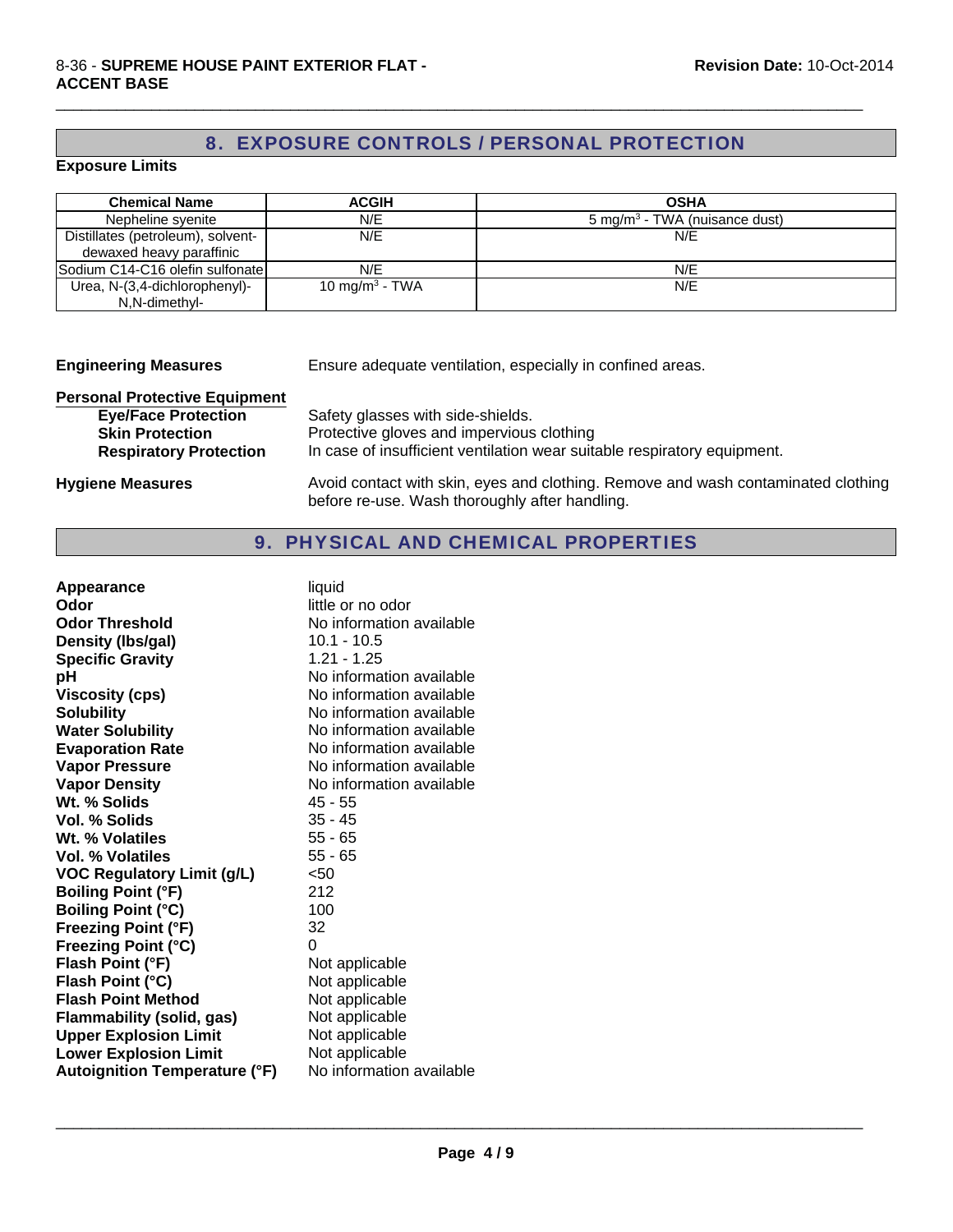### 9. PHYSICAL AND CHEMICAL PROPERTIES

 $\Box$ 

**Autoignition Temperature (°C)** No information available **Decomposition Temperature (°F)** No information available **Decomposition Temperature (°C)** No information available **Partition Coefficient (noctanol/water)** No information available.

### 10. STABILITY AND REACTIVITY

| <b>Reactivity</b>                         | Not Applicable                           |
|-------------------------------------------|------------------------------------------|
| <b>Chemical Stability</b>                 | Stable under normal conditions.          |
| <b>Conditions To Avoid</b>                | Prevent from freezing                    |
| <b>Incompatible Materials</b>             | No materials to be especially mentioned. |
| <b>Hazardous Decomposition Products</b>   | None under normal use.                   |
| <b>Possibility Of Hazardous Reactions</b> | None under normal conditions of use.     |

### 11. TOXICOLOGICAL INFORMATION

#### **Information on likely routes of exposure**

#### **Product Information**

| No information available |
|--------------------------|
| No information available |
| No information available |
| No information available |
|                          |

**Acute Toxicity**

**Product** No information available

#### **Information on toxicological effects**

**Symptoms** No information available

### **Delayed and immediate effects as well as chronic effects from short and long-term exposure**

| <b>Sensitization:</b>       | No information available |
|-----------------------------|--------------------------|
| <b>Mutagenic Effects</b>    | No information available |
| <b>Reproductive Effects</b> | No information available |

#### **Numerical measures of toxicity**

**The following values are calculated based on chapter 3.1 of the GHS document**

| ATEmix (oral)          | 1486978 mg/kg |
|------------------------|---------------|
| <b>ATEmix (dermal)</b> | 1546457 mg/kg |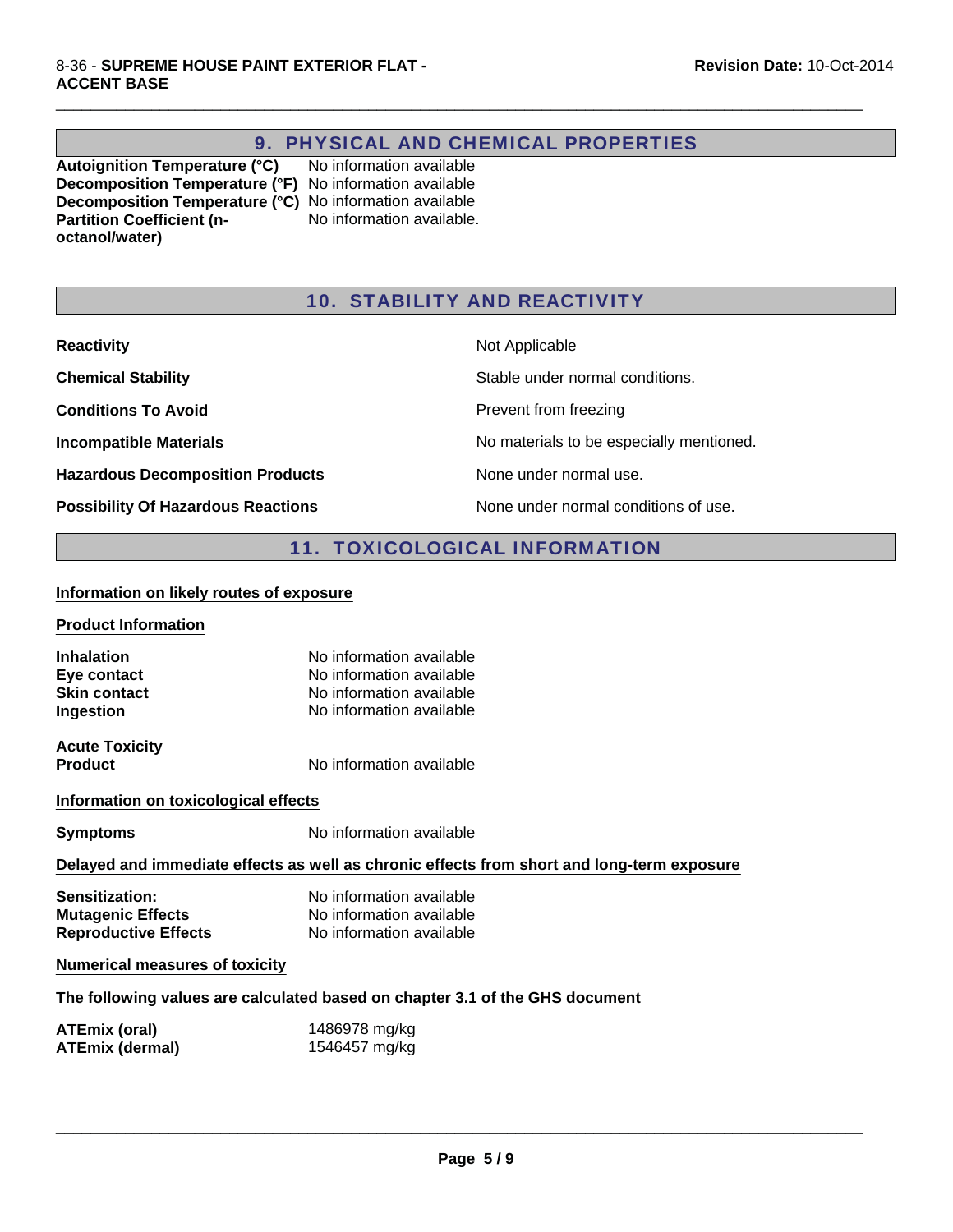#### **Acute Toxicity Component**

LD50 Oral: 1017 mg/kg (Rat) Urea, N-(3,4-dichlorophenyl)-N,N-dimethyl-

LD50 Dermal: > 5000 mg/kg (Rat)

#### **Carcinogenicity**

*The information below indicates whether each agency has listed any ingredient as a carcinogen:*

| <b>Chemical Name</b>                                         | <b>IARC</b>          | <b>NTP</b> | <b>OSHA Carcinogen</b> |
|--------------------------------------------------------------|----------------------|------------|------------------------|
|                                                              | 1 - Human Carcinogen |            |                        |
| Distillates (petroleum), solvent-dewaxed heavy<br>paraffinic |                      |            |                        |

 $\Box$ 

#### **Legend**

IARC - International Agency for Research on Cancer NTP - National Toxicity Program OSHA - Occupational Safety & Health Administration

12. ECOLOGICAL INFORMATION

### **Ecotoxicity Effects**

#### **Product**

#### **Acute Toxicity to Fish**

No information available

#### **Acute Toxicity to Aquatic Invertebrates**

No information available

#### **Acute Toxicity to Aquatic Plants**

No information available

#### **Persistence / Degradability**

No information available

#### **Bioaccumulation / Accumulation**

No information available

#### **Mobility in Environmental Media**

No information available

#### **Ozone**

No information available

#### **Component**

**Acute Toxicity to Fish**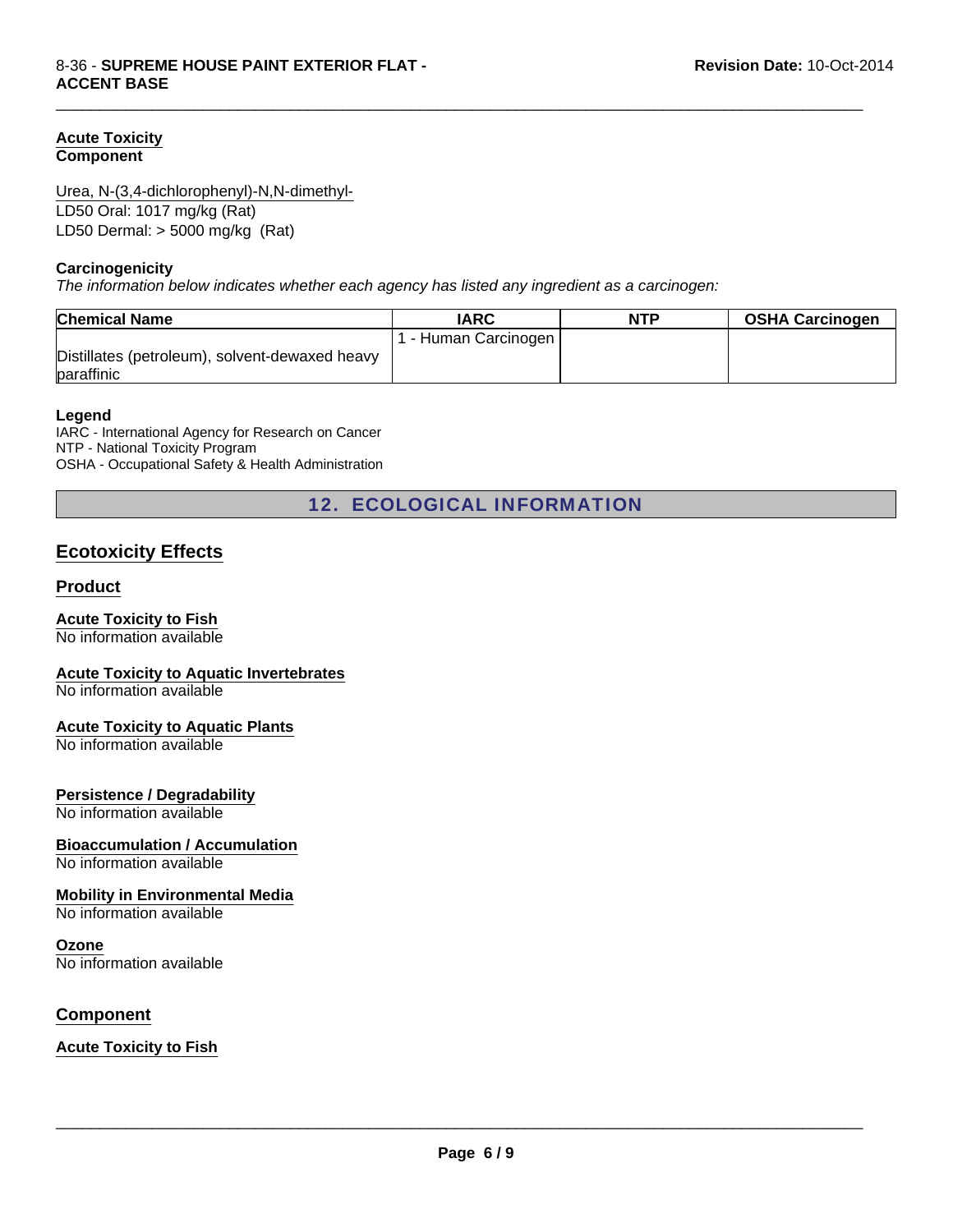# Urea, N-(3,4-dichlorophenyl)-N,N-dimethyl-

LC50: 3.5 mg/L (Rainbow Trout - 96 hr.)

### **Acute Toxicity to Aquatic Invertebrates**

No information available

### **Acute Toxicity to Aquatic Plants**

No information available

|                                  | <b>13. DISPOSAL CONSIDERATIONS</b>                                                                                                                                                                                                    |  |  |
|----------------------------------|---------------------------------------------------------------------------------------------------------------------------------------------------------------------------------------------------------------------------------------|--|--|
| <b>Waste Disposal Method</b>     | Dispose of in accordance with federal, state, provincial, and local regulations. Local<br>requirements may vary, consult your sanitation department or state-designated<br>environmental protection agency for more disposal options. |  |  |
| <b>14. TRANSPORT INFORMATION</b> |                                                                                                                                                                                                                                       |  |  |
| <b>DOT</b>                       | Not regulated                                                                                                                                                                                                                         |  |  |
| <b>ICAO / IATA</b>               | Not regulated                                                                                                                                                                                                                         |  |  |
| <b>IMDG/IMO</b>                  | Not regulated                                                                                                                                                                                                                         |  |  |
|                                  | <b>15. REGULATORY INFORMATI</b>                                                                                                                                                                                                       |  |  |

 $\Box$ 

### **International Inventories**

| <b>United States TSCA</b> | Yes - All components are listed or exempt. |
|---------------------------|--------------------------------------------|
| <b>Canada DSL</b>         | Yes - All components are listed or exempt. |

### **Federal Regulations**

### **SARA 311/312 hazardous categorization**

| Acute Health Hazard               | N٥  |
|-----------------------------------|-----|
| Chronic Health Hazard             | Yes |
| Fire Hazard                       | N٥  |
| Sudden Release of Pressure Hazard | N٥  |
| Reactive Hazard                   | N٥  |
|                                   |     |

### **SARA 313**

Section 313 of Title III of the Superfund Amendments and Reauthorization Act of 1986 (SARA). This product contains a chemical or chemicals which are subject to the reporting requirements of the Act and Title 40 of the Code of Federal Regulations, Part 372: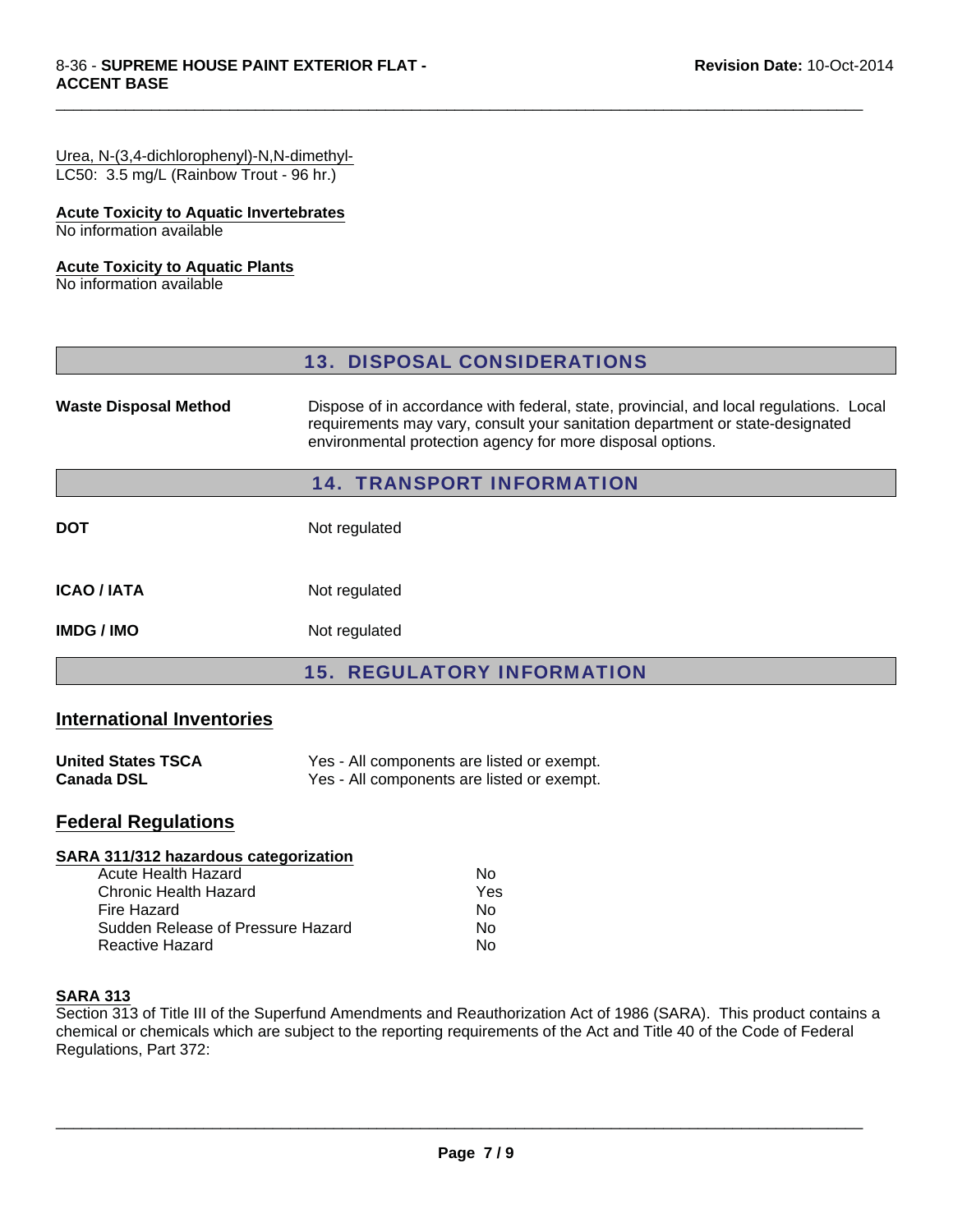#### **Chemical Name**

Urea, N-(3,4-dichlorophenyl)-N,N-dimethyl- 330-54-1

 $\Box$ 

**CAS-No Weight % (max)**  $\overline{0.5}$ 

#### **Clean Air Act, Section 112 Hazardous Air Pollutants (HAPs) (see 40 CFR 61)**

This product contains the following HAPs:

*None*

### **State Regulations**

#### **California Proposition 65**

*This product may contain small amounts of materials known to the state of California to cause cancer or reproductive harm.*

#### **State Right-to-Know**

| <b>Chemical Name</b>               | <b>Massachusetts</b> | <b>New Jersey</b> | Pennsylvania |
|------------------------------------|----------------------|-------------------|--------------|
| , N-(3,4-dichlorophenyl)-<br>Urea. |                      |                   |              |
| N.N-dimethyl-                      |                      |                   |              |

#### **Legend**

X - Listed

### 16. OTHER INFORMATION

| <b>HMIS</b>         | Health: 1*                                          | <b>Flammability: 0</b> | <b>Reactivity: 0</b> | $PPE: -$ |
|---------------------|-----------------------------------------------------|------------------------|----------------------|----------|
| <b>HMIS Legend</b>  |                                                     |                        |                      |          |
| 0 - Minimal Hazard  |                                                     |                        |                      |          |
| 1 - Slight Hazard   |                                                     |                        |                      |          |
| 2 - Moderate Hazard |                                                     |                        |                      |          |
| 3 - Serious Hazard  |                                                     |                        |                      |          |
| 4 - Severe Hazard   |                                                     |                        |                      |          |
| * - Chronic Hazard  |                                                     |                        |                      |          |
|                     | X - Consult your supervisor or S.O.P. for "Special" |                        |                      |          |

handling instructions.

*Note: The PPE rating has intentionally been left blank. Choose appropriate PPE that will protect employees from the hazards the material will present under the actual normal conditions of use.*

*Caution: HMIS® ratings are based on a 0-4 rating scale, with 0 representing minimal hazards or risks, and 4 representing significant hazards or risks. Although HMIS® ratings are not required on MSDSs under 29 CFR 1910.1200, the preparer, has chosen to provide them. HMIS® ratings are to be used only in conjunction with a fully implemented HMIS® program by workers who have received appropriate HMIS® training. HMIS® is a registered trade and service mark of the NPCA. HMIS® materials may be purchased exclusively from J. J. Keller (800) 327-6868.*

**WARNING!** If you scrape, sand, or remove old paint, you may release lead dust. LEAD IS TOXIC. EXPOSURE TO LEAD DUST CAN CAUSE SERIOUS ILLNESS, SUCH AS BRAIN DAMAGE, ESPECIALLY IN CHILDREN. PREGNANT WOMEN SHOULD ALSO AVOID EXPOSURE. Wear a NIOSH approved respirator to control lead exposure. Clean up carefully with a HEPA vacuum and a wet mop. Before you start, find out how to protect yourself and your family by contacting the National Lead Information Hotline at 1-800-424-LEAD or log on to www.epa.gov/lead.